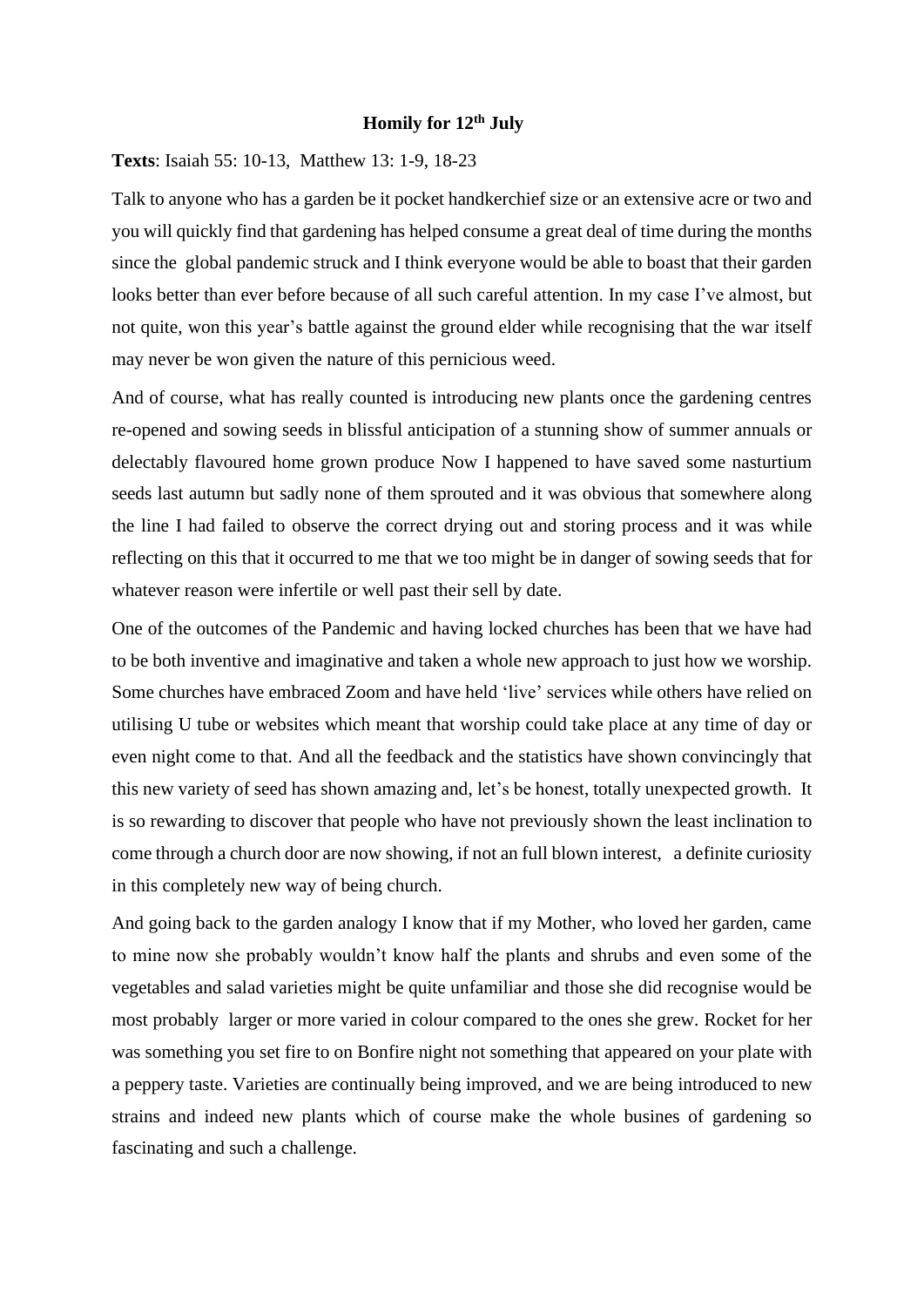But the question has to be are we in the church happy to go on sowing the same old tried and tested seeds or do we recognise that we need to be introducing new ones which can capture the attention of those not accustomed to church services and who may prefer a screen to a book, a visual stimulus to a spoken one? Now I'm not for one moment suggesting we just throw all caution to the winds and dispense with the tried, trusted and indeed much loved but we might begin to seriously consider what new varieties might be established based on the trial period of lock down. I do think we need to be open to such a possibility and indeed recognize that whatever our own preferences we may be called upon to help with some of this new sowing using our God given gifts and specifically those who can offer IT skills. Over the coming months I'm sure that incumbents and PCCs will have a lot of serious study of the seed packets on offer to decide which ones might flourish in their parish patch.

But alongside all these considerations it is supremely important to recognize that there is one seed and that is the seed of love which all of us are called upon to scatter liberally wherever we go. That seed is the seed that lies at the very heart of the growth of the gospel and of our Christian faith. It is akin to say an acorn from which the mightiest of oaks can grow. And like all seeds it can be improved upon and new strains introduced for us to sow. Over the past few weeks we have heard a lot about the Black Lives Matter movement and the shame that has been expressed at this country's and individuals' involvement in the slave trade. Not much love there when people of a different colour were regarded as commodities to be traded and exploited just as one might sell tea or cotton. Now we have moved a long way from such mindsets but not far enough and that is where we must look for new strains of the seed of love which embrace and can grow in the hearts of all God's people.

So too during this pandemic we have frequently been told of the benefits to this planet brought about by lock down but if these benefits are to continue then all of us need to grow strains of seed that really will prosper and flourish and help against in the battle against global warming. Maybe the seeds we have so far been sowing are merely token; the equivalent of lip service to an idea rather than a genuine desire to make a difference to the future well- being of the planet and the generations to come.

Just two examples of how all of us need to be aware that we may well need to improve the seeds that we are called upon to sow in Christ's name and of course if we take only a moment to reflect there will be many other examples we can think of where new strains of the seed are required. What is so important for us as individuals is that we keep on scattering those seeds aware that as happens in our own gardens not all will bear fruit but that is not our concern; it's